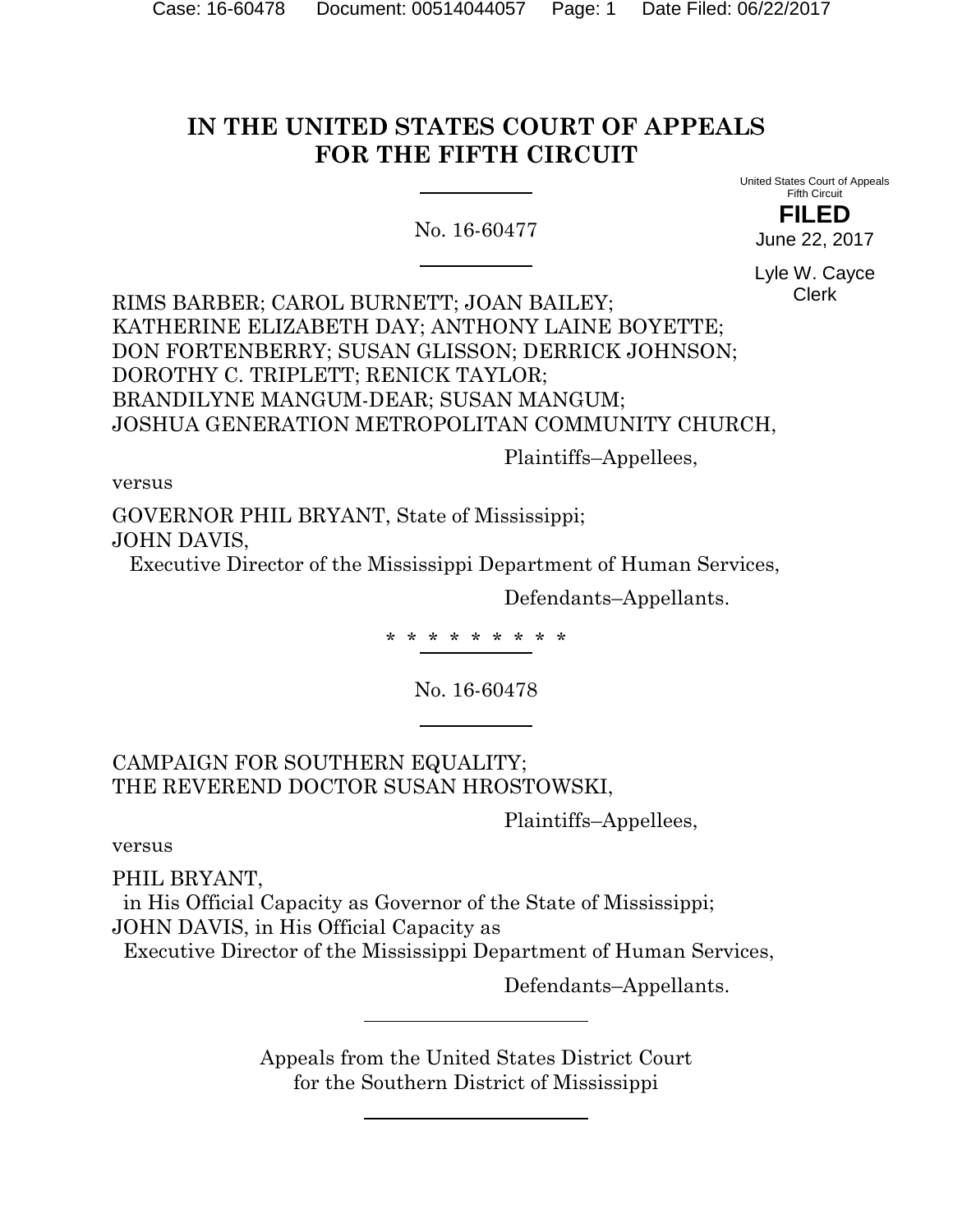Before SMITH, ELROD, and HAYNES, Circuit Judges. JERRY E. SMITH, Circuit Judge:

The Governor of Mississippi and the Executive Director of the Mississippi Department of Human Services appeal a preliminary injunction. Because the plaintiffs do not have standing, we reverse the injunction and render a judgment of dismissal.

# I.

### A.

The plaintiffs challenge the constitutionality of a Mississippi statute, HB 1523, under the Establishment Clause and the Equal Protection Clause of the Fourteenth Amendment. HB 1523 provides that "[t]he state government shall not take any discriminatory action"1 against persons who act in accordance with certain beliefs in an enumerated set of circumstances. Section 2 of HB 1523 identifies three "religious beliefs or moral convictions":

(a) Marriage is or should be recognized as the union of one man and one woman; (b) [s]exual relations are properly reserved to such a marriage; and (c) [m]ale (man) or female (woman) refer[s] to an individual's immutable biological sex as objectively determined by anatomy and genetics at time of birth.

2016 Miss. Law HB 1523  $\S$  2. Those who act in accordance with those beliefs are protected from discriminatory action by the state in the form of adverse tax, benefit, and employment decisions, the imposition of fines, and the denial of occupational licenses. HB 1523  $\S$  4. The statute creates a private right of action for individuals to address any violations of HB 1523 by state officials and permits its use as a defense in private suits over conduct covered by the statute. HB 1523 § 5.

l

 $^{1}$  *E.g.*, HB 1523 § 3(1).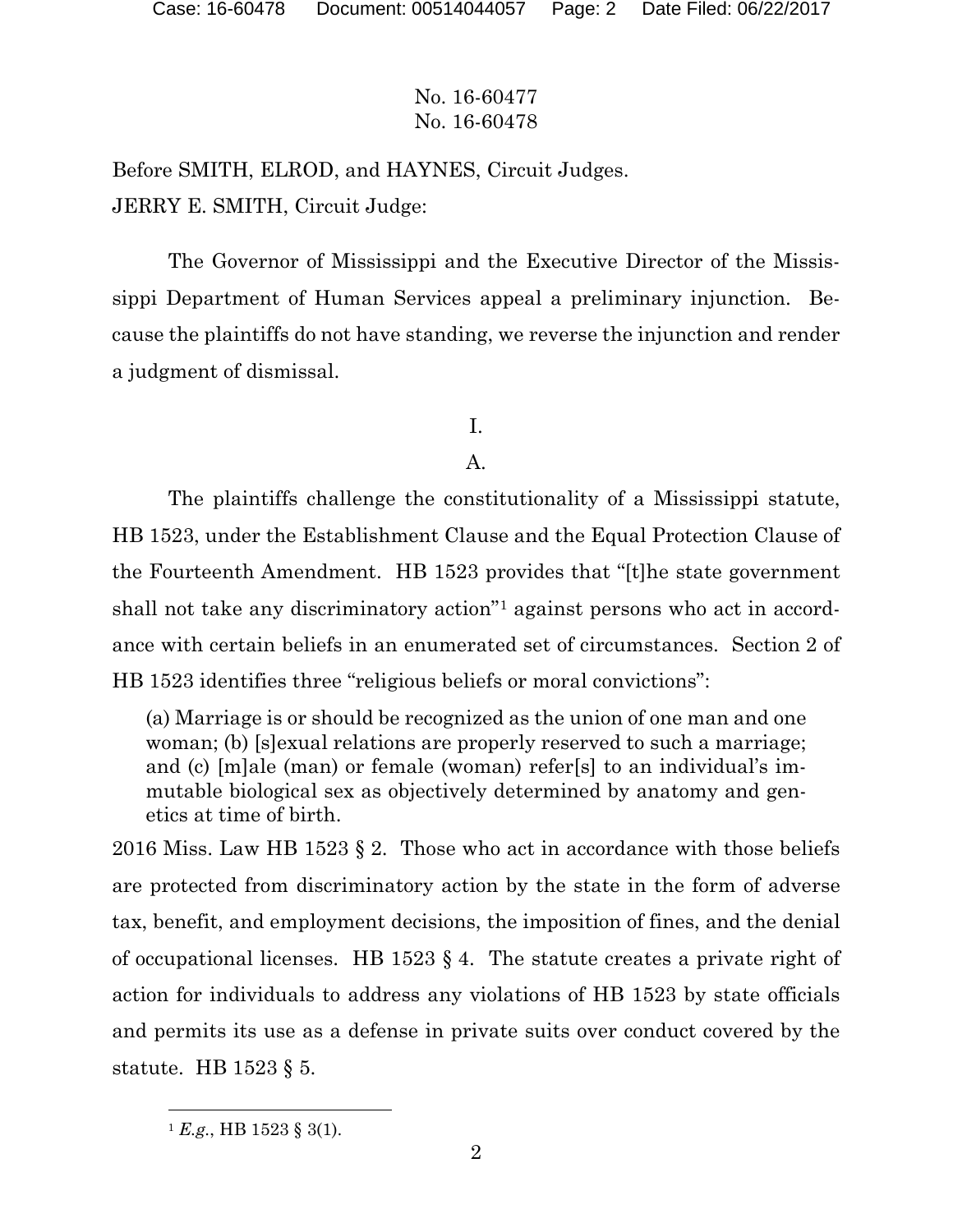Section 3 defines the set of circumstances in which adverse state action is restricted. Religious organizations are protected when they make decisions regarding employment, housing, the placement of children in foster or adoptive homes, or the solemnization of a marriage based on a belief listed in Section 2. HB 1523 § 3(1)–(2). Parents are protected if they decide to raise their foster or adoptive children in accordance with a belief listed in Section 2. HB 1523 § 3(3). Doctors and mental health counselors cannot be compelled to provide services in contravention of a sincerely held Section 2 belief, provided it does not interfere with "visitation, recognition of a designated representative for health care decision-making, or emergency medical treatment necessary to cure an illness or injury as required by law." HB 1523 § 3(4). Businesses that offer wedding-related services are protected if they decline to provide them on the basis of a Section 2 belief. HB  $1523 \text{ } \frac{1}{5} \cdot 3(5)$ .

Section 3 also protects any entity that establishes sex-specific standards for facilities such as locker rooms or restrooms. HB 1523  $\S$  3(6). The state cannot take adverse employment action against a state employee for Section 2-related speech as long as his "speech or expressive conduct is consistent with the time, place, manner and frequency of any other expression of a religious, political, or moral belief or conviction allowed . . . ." HB 1523 § 3(7). Finally, county clerks and state judges cannot be compelled to license or celebrate marriages that are inconsistent with a sincerely held Section 2 belief, provided that the official gives prior notice and "any legally valid marriage is not impeded or delayed as a result of any recusal." HB 1523 § 3(8).

### B.

The plaintiffs are residents of Mississippi and two organizations who do not share the Section 2 beliefs. The district court discussed the individual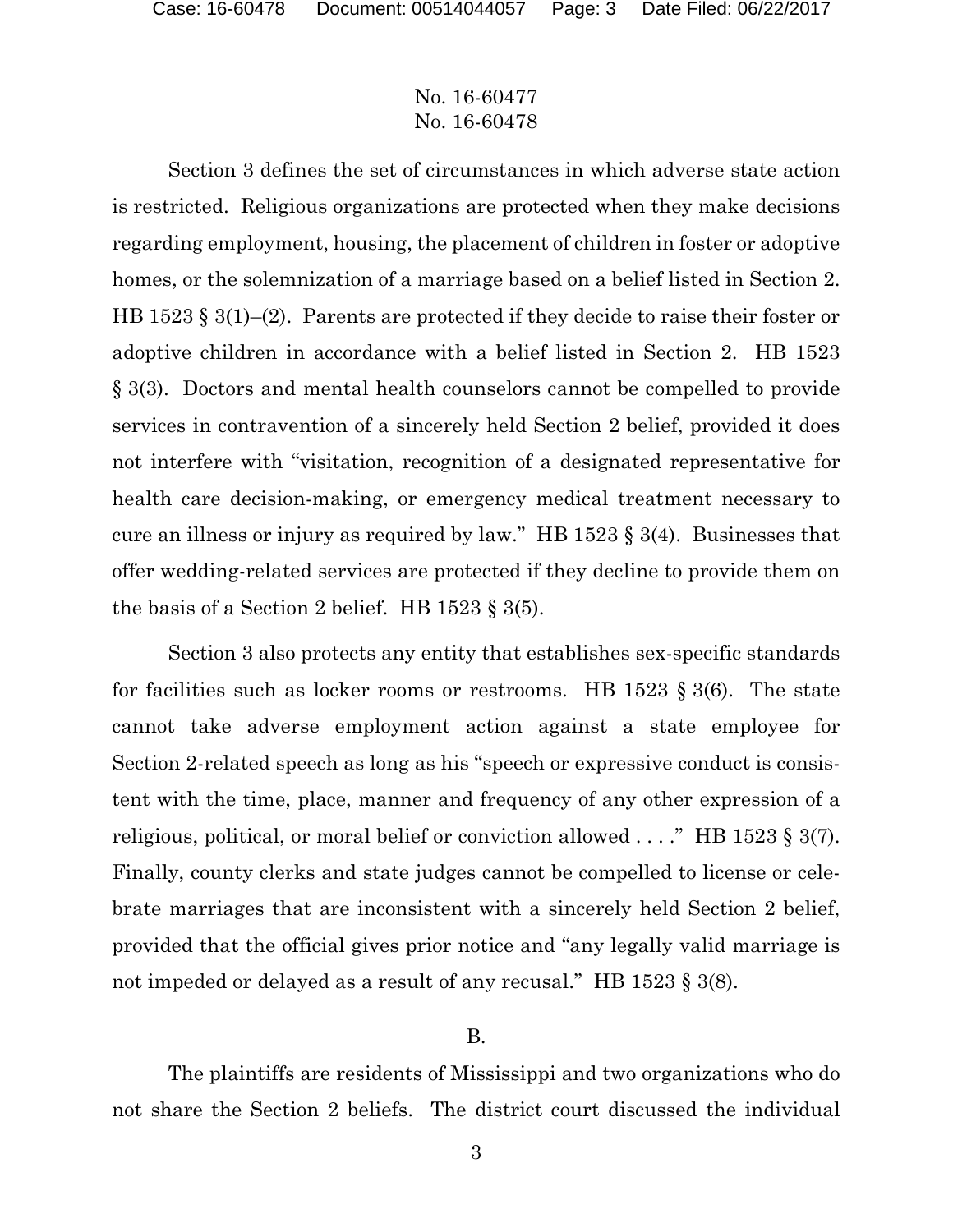## No. 16-60477 No. 16-60478

plaintiffs in three categories: (1) religious leaders who do not agree with the Section 2 beliefs, (2) gay and transgender persons who may be negatively affected by HB 1523, and (3) other persons associated with the Section 3 circumstances who do not share the Section 2 beliefs. The organizational plaintiffs are Joshua Generation Metropolitan Community Church, a religious organization that objects to the Section 2 beliefs, and the Campaign for Southern Equality ("CSE"), whose brief describes it as "a non-profit organization that works across the South to promote the full humanity and equality of lesbian, gay, bisexual, and transgender people in American life" (internal quotation marks omitted).

The plaintiffs filed two suits, later consolidated, against state officials who would have a role in the implementation of HB 1523. Plaintiffs assert they are injured by the "clear message" sent by HB 1523 that the "state government disapproves of and is hostile to same-sex couples, to unmarried people who engage in sexual relations, and to transgender people." They maintain that that message violates the Establishment Clause because it endorses specific religious beliefs and that it violates the Equal Protection Clause of the Fourteenth Amendment<sup>2</sup> because it provides different protections for Mississippians based on those beliefs.

The district court issued a preliminary injunction against the implementation of HB 1523. The state defendants appeal.

### II.

Article III limits federal courts to deciding only actual "Cases" or "Controversies." U.S. CONST. art. III, § 2. "As an incident to the elaboration of" the

<sup>2</sup> The plaintiffs in No. 16-60478―CSE and Susan Hrostowski―do not bring an equalprotection challenge.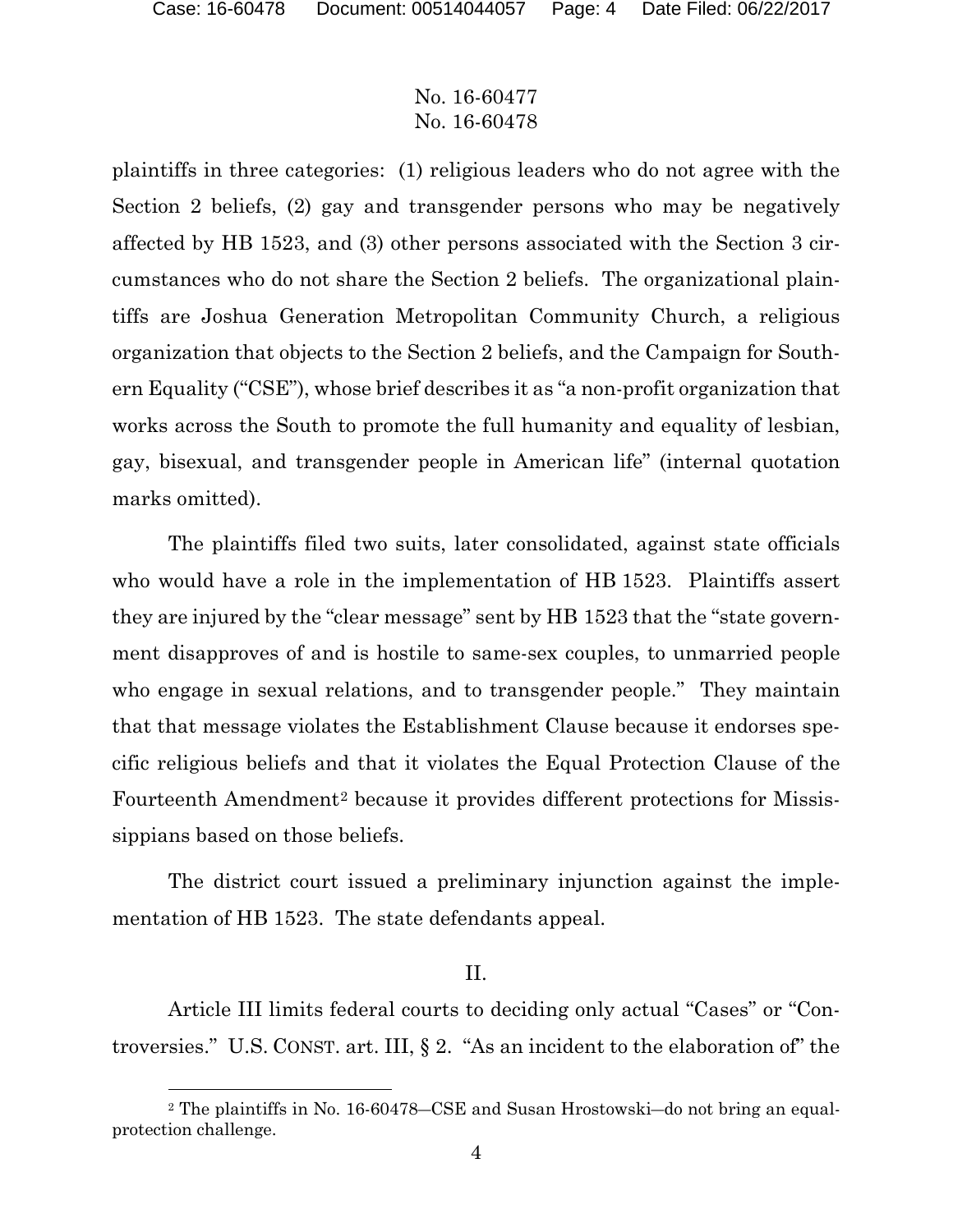l

## No. 16-60477 No. 16-60478

case-or-controversy requirement, "[we have] always required that a litigant have 'standing' to challenge the action sought to be adjudicated in the lawsuit." *Valley Forge Christian Coll. v. Ams. United for Separation of Church & State, Inc.*, 454 U.S. 464, 471 (1982). The Judicial Branch may not "accept for adjudication claims of constitutional violation . . . where the claimant has not suffered cognizable injury." *Id.* at 474.

"[T]he irreducible constitutional minimum of standing contains three elements." *Lujan v. Defenders of Wildlife*, 504 U.S. 555, 560 (1992). "First, the plaintiff must have suffered an injury in fact—an invasion of a legally protected interest which is (a) concrete and particularized, and (b) actual or imminent, not conjectural or hypothetical[.]" *Id.* (internal quotation marks and citations omitted). "Second, there must be a causal connection between the injury and the conduct complained of—the injury has to be fairly . . . trace[able] to the challenged action of the defendant, and not . . . th[e] result [of] the independent action of some third party not before the court." *Id.* (internal quotation marks and citations omitted). "Third, it must be likely, as opposed to merely speculative, that the injury will be redressed by a favorable decision." *Id.* at 561 (internal quotation marks and citation omitted).

Plaintiffs always have the burden to establish standing. *Id*. "Since they are not mere pleading requirements but rather an indispensable part of the plaintiff's case, each element must be supported . . . with the manner and degree of evidence required at the successive stages of litigation." *Id.* Because a preliminary injunction "may only be awarded upon a clear showing that the plaintiff is entitled to such relief," the plaintiffs must make a "clear showing" that they have standing to maintain the preliminary injunction.3 None of these

<sup>3</sup> *See Winter v. Nat. Res. Def. Council, Inc.*, 555 U.S. 7, 22 (2008); *Townley v. Miller*,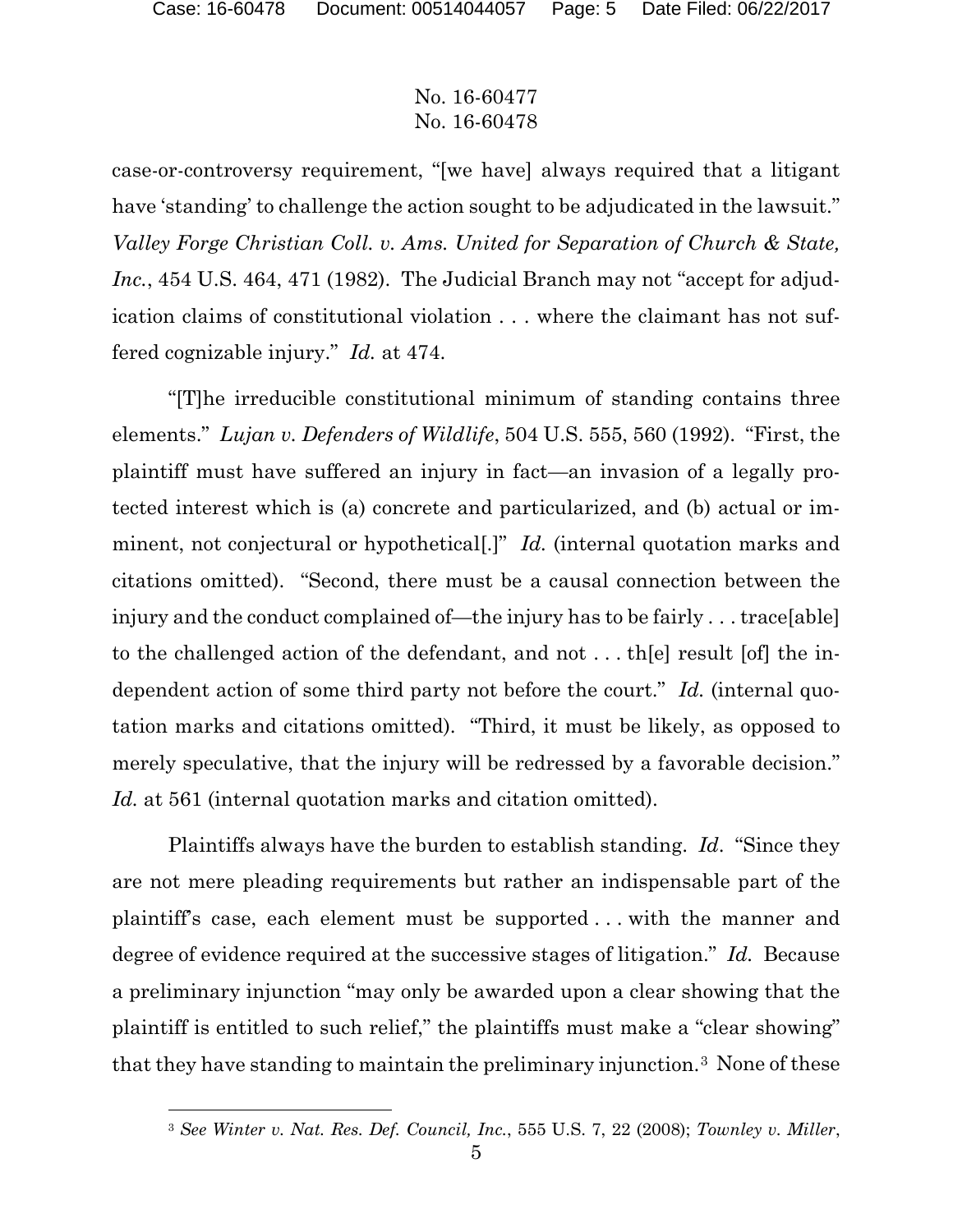## No. 16-60477 No. 16-60478

plaintiffs has clearly shown an injury-in-fact, so none has standing. It follows that "[w]e do not―indeed, we may not―reach the merits of the parties' [constitutional] arguments." *Hotze v. Burwell*, 784 F.3d 984, 991 (5th Cir. 2015).

### III.

### A.

The Establishment Clause is no exception to the requirement of standing. *Valley Forge*, 454 U.S. at 484. "It is not enough simply to argue that there has been some violation of the Establishment Clause; [the plaintiffs] must allege a personal violation of rights." *Croft v. Governor of Tex.*, 562 F.3d 735, 745 (5th Cir. 2009). The plaintiffs claim they have suffered a stigmatic injury from the statute's endorsement of the Section 2 beliefs. That stigma can be a cognizable Establishment Clause injury, but even such stigmatic injury must be concrete and particularized. *See, e.g.*, *Murray v. City of Austin,* 947 F.2d 147, 151 (5th Cir. 1991).

 "[T]he concept of injury for standing purposes is particularly elusive in Establishment Clause cases," but we are not without guidance. *Id.* (quoting *Saladin v. City of Milledgeville*, 812 F.2d 687, 691 (11th Cir. 1987)). In cases involving religious displays and exercises, we have required an encounter with the offending item or action to confer standing. *See id.*; *Doe v. Tangipahoa Par. Sch. Bd.*, 494 F.3d 494, 497 (5th Cir. 2007) (en banc) (addressing religious invocations). But these religious display and exercise cases represent the outer limits of where we can find these otherwise elusive Establishment Clause injuries.4 Where a statute or government policy is at issue, the policy must

<sup>722</sup> F.3d 1128, 1133 (9th Cir. 2013) ("At the preliminary injunction stage, plaintiffs must make a clear showing of each element of standing.").

<sup>4</sup> *See Chaplaincy of Full Gospel Churches v. U.S. Navy (In re Navy Chaplaincy)*,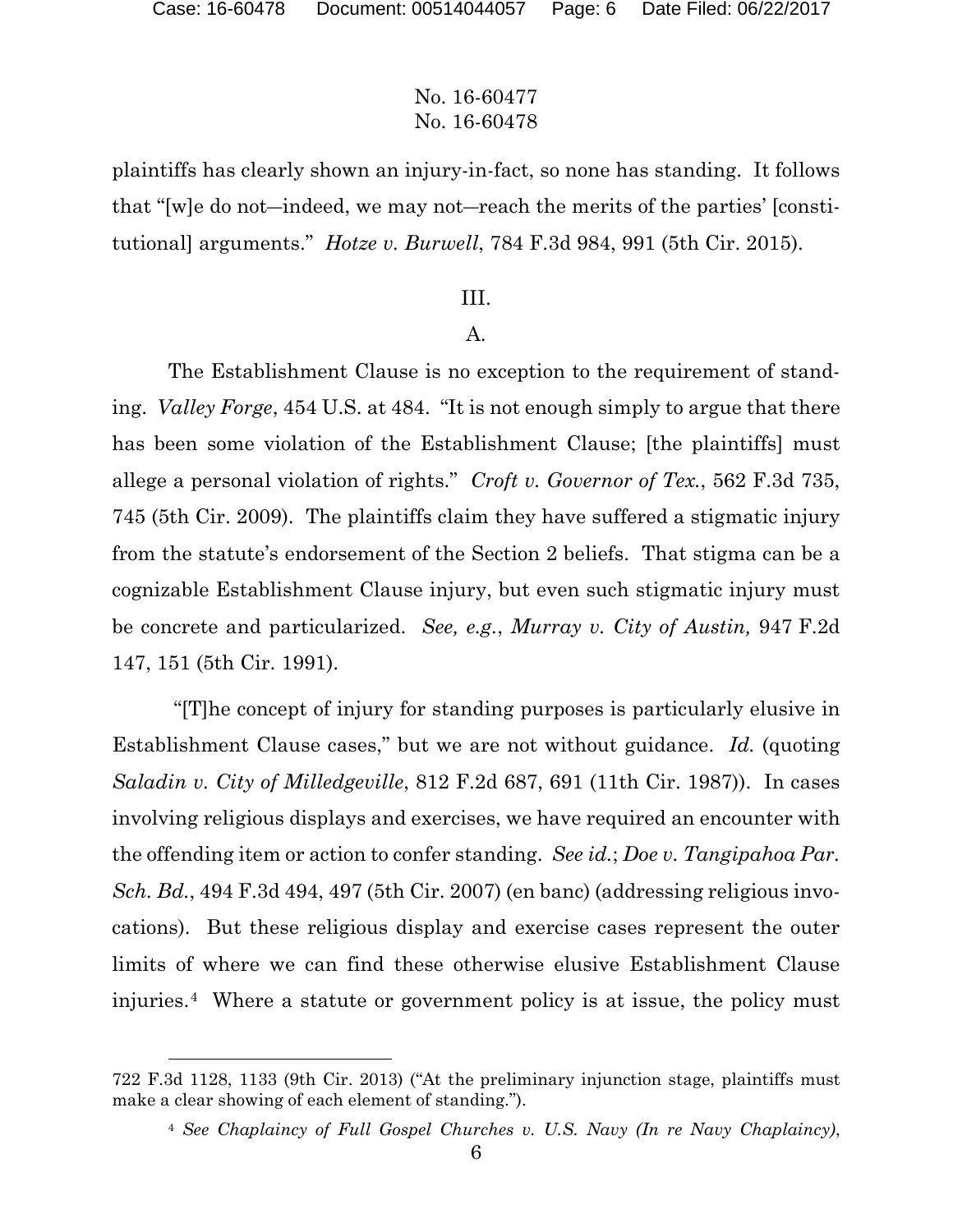## No. 16-60477 No. 16-60478

have some concrete applicability to the plaintiff. *See Littlefield v. Forney Indep. Sch. Dist.*, 268 F.3d 275, 294 n.31 (5th Cir. 2001). Taxpayers have standing for the limited purpose of challenging a direct spending program that implicates the restrictions of the Establishment Clause. *Flast v. Cohen*, 392 U.S. 83, 102–03 (1968).

The plaintiffs analogize their purported stigmatic injury to the injuries in the religious-display and religious-exercise cases. Here, however, there is not a similar item or event to "encounter." That does not excuse the plaintiffs from showing an injury in fact that is *both* "concrete *and* particularized."5 To determine whether they have made such a showing, we must examine their alleged injury in light of our caselaw. Because the challengers have failed to provide sufficient evidence of an injury-in-fact from HB 1523 under any of the aforementioned categories, they have not made a clear showing of standing.

### B.

A plaintiff has standing to challenge a religious display where his stigmatic injury results from a "personal[ ] confront[ation]" with the display. *See Murray*, 947 F.2d at 150–51. For comparison, the caselaw offers some examples of such a confrontation. There is standing where a plaintiff personally encounters a religious symbol on his public utility bill. *Id.* at 150. Personally

<sup>534</sup> F.3d 756, 764–65 (D.C. Cir. 2008) ("When plaintiffs are not themselves affected by a government action except through their abstract offense at the message allegedly conveyed by that action, they have not shown injury-in-fact to bring an Establishment Clause claim, at least outside the distinct context of the religious display and prayer cases." (emphasis omitted)).

<sup>5</sup> *See Spokeo, Inc. v. Robins*, 136 S. Ct. 1540, 1548 (2016). The religious-display and religious-exercise cases are also an imperfect analogy because HB 1523 covers those who hold a Section 2 belief on either a religious or a secular basis, and beliefs are not defined in reference to any particular religious denomination. HB 1523 § 2 ("The sincerely held religious beliefs or moral conviction protected by this act are . . . .").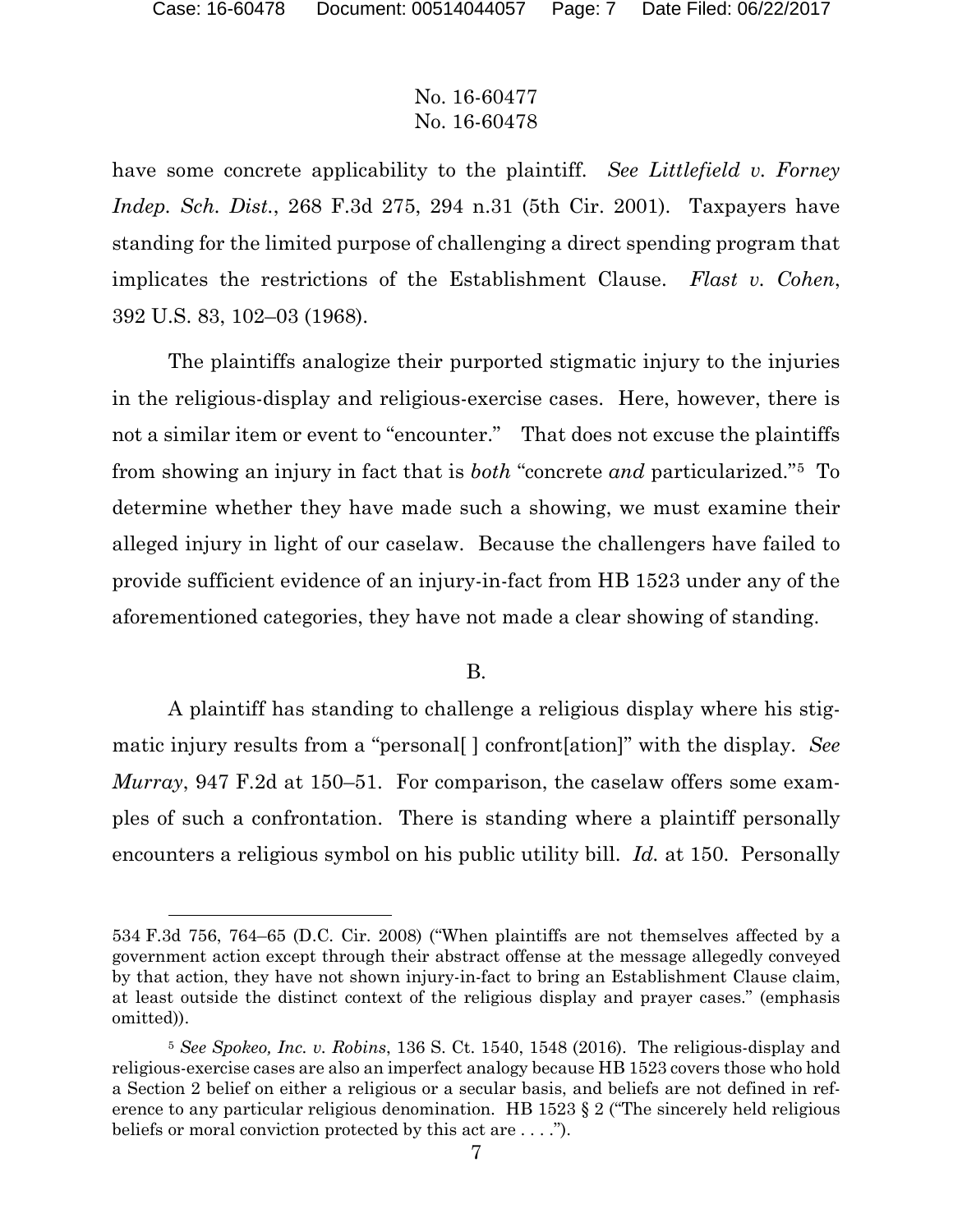## No. 16-60477 No. 16-60478

encountering a religious message on the currency a plaintiff regularly handles is also sufficient.6 But once that display is removed from view, standing dissipates because there is no longer an injury. *See Staley v. Harris Cty.*, 485 F.3d 305, 309 (5th Cir. 2007) (en banc). The personal confrontation must also occur in the course of a plaintiff's regular activities; it cannot be manufactured for the purpose of litigation. *ACLU-NJ v. Twp. of Wall*, 246 F.3d 258, 266 (3d Cir. 2001).

The plaintiffs maintain that the stigmatic injury caused by Section 2 is analogous to the injury-in-fact in the religious-display cases. But they make no clear showing of a personal confrontation with Section 2: The beliefs listed in that section exist only in the statute itself.

Just as an individual cannot "personally confront" a warehoused monument, he cannot confront statutory text. *See Staley*, 485 F.3d at 309. Allowing standing on that basis would be indistinguishable from allowing standing based on a "generalized interest of all citizens in" the government's complying with the Establishment Clause without an injury-in-fact. *See Valley Forge*, 454 U.S. at 483. That, we know, "cannot alone satisfy the requirements of Art. III without draining those requirements of meaning." *Id.* The religiousdisplay cases do not provide a basis for standing to challenge the endorsement of beliefs that exist only in the text of a statute.7

<sup>6</sup> *Newdow v. Lefevre*, 598 F.3d 638, 642–43 (9th Cir. 2010) (finding standing for the plaintiff to challenge the placement of the national motto "In God We Trust" on the currency).

<sup>&</sup>lt;sup>7</sup> "To be sure, we recognize that plaintiffs' creative analogy to the religious display and prayer cases has some surface logic. But the implications of plaintiffs' theory for standing doctrine are quite radical: Plaintiffs seek to use the religious display and prayer cases to wedge open the courthouse doors to a wide range of plaintiffs alleging Establishment Clause violations who were previously barred by bedrock standing requirements—requirements that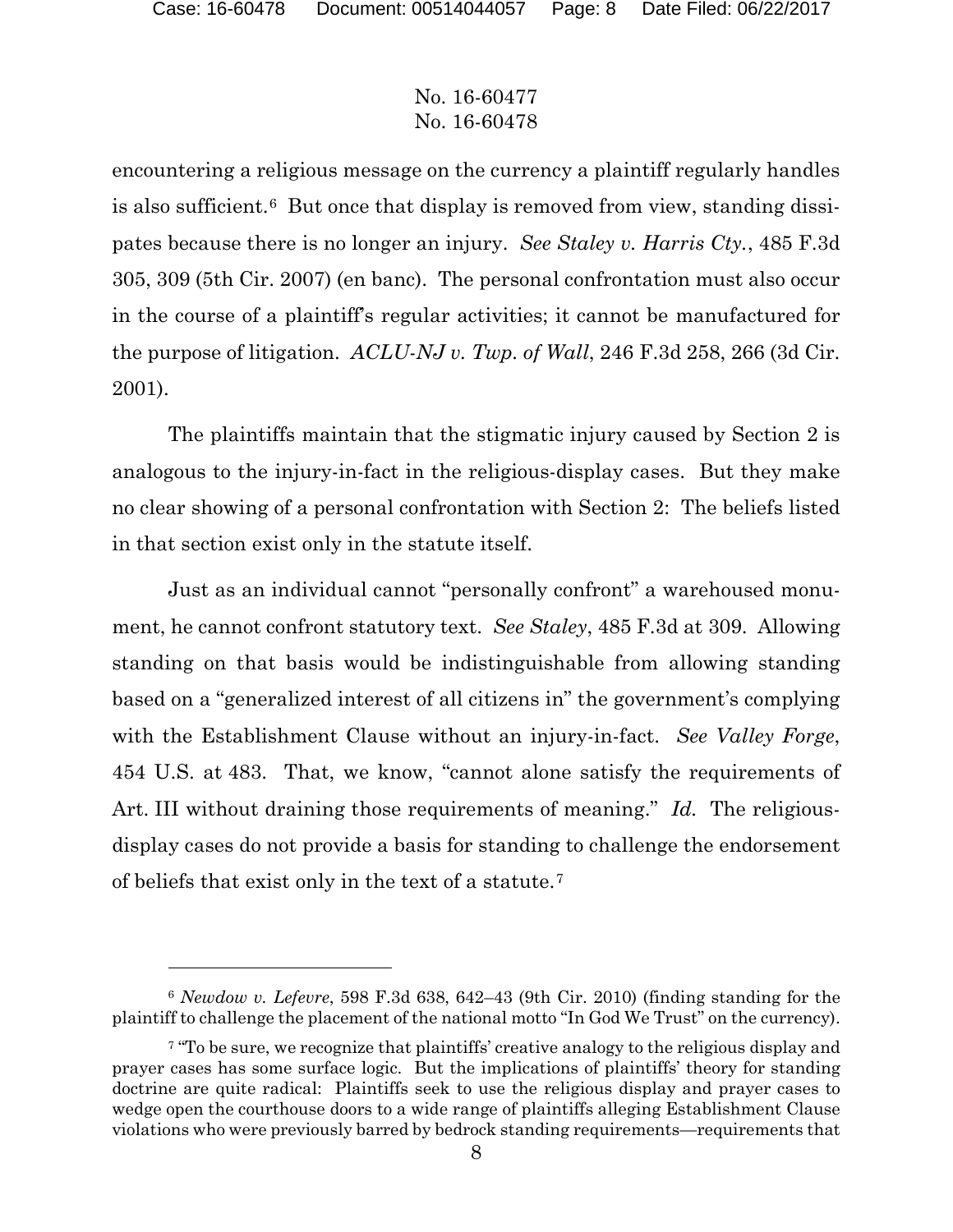## No. 16-60477 No. 16-60478

C.

For standing, the religious-exercise cases require the same type of personal confrontation. "Standing to challenge invocations as violating the Establishment Clause" cannot be based "solely on injury arising from mere abstract knowledge that invocations were said." *Tangipahoa Par.*, 494 F.3d at 497. There must be "proof in the record that [the plaintiffs] were exposed to, and may thus claim to have been injured by, invocations given at" the relevant event. *Id.*

At oral argument, the plaintiffs asserted that *Santa Fe Independent School District v. Doe*, 530 U.S. 290 (2000), a religious-exercise case, was the strongest authority supporting their claim that a stigmatic injury is sufficient for Establishment Clause standing.8 In *Santa Fe*, *id.* at 309–10, 314, the Court used broad language to describe the injury non-adherents may suffer from witnessing a prayer at a school football game and the ability of the plaintiffs to bring a facial challenge to that policy. But *Santa Fe* does not address the standing of the instant plaintiffs, and its broad language does not eliminate the injury-in-fact requirement. In fact, we are bound by *Tangipahoa Parish*, 494 F.3d at 497, to require proof of a personal confrontation with the religious exercise. Neither the religious-exercise cases generally, nor *Santa Fe* specifically, provides support for these plaintiffs' standing.

#### D.

Alternatively, the plaintiffs could establish injury-in-fact by clearly

are essential to preserving the separation of powers and limited judicial role mandated by the Constitution." *In re Navy Chaplaincy*, 534 F.3d at 765.

<sup>8</sup> At oral argument, the challengers also pointed to *Bowen v. Kendrick*, 487 U.S. 589, 600–01 (1988). But the only discussion of standing there is in regard to *Flast* taxpayer standing; here, the brief cites only the section of *Kendrick* on facial challenges. *Id.* at 600–01, 618.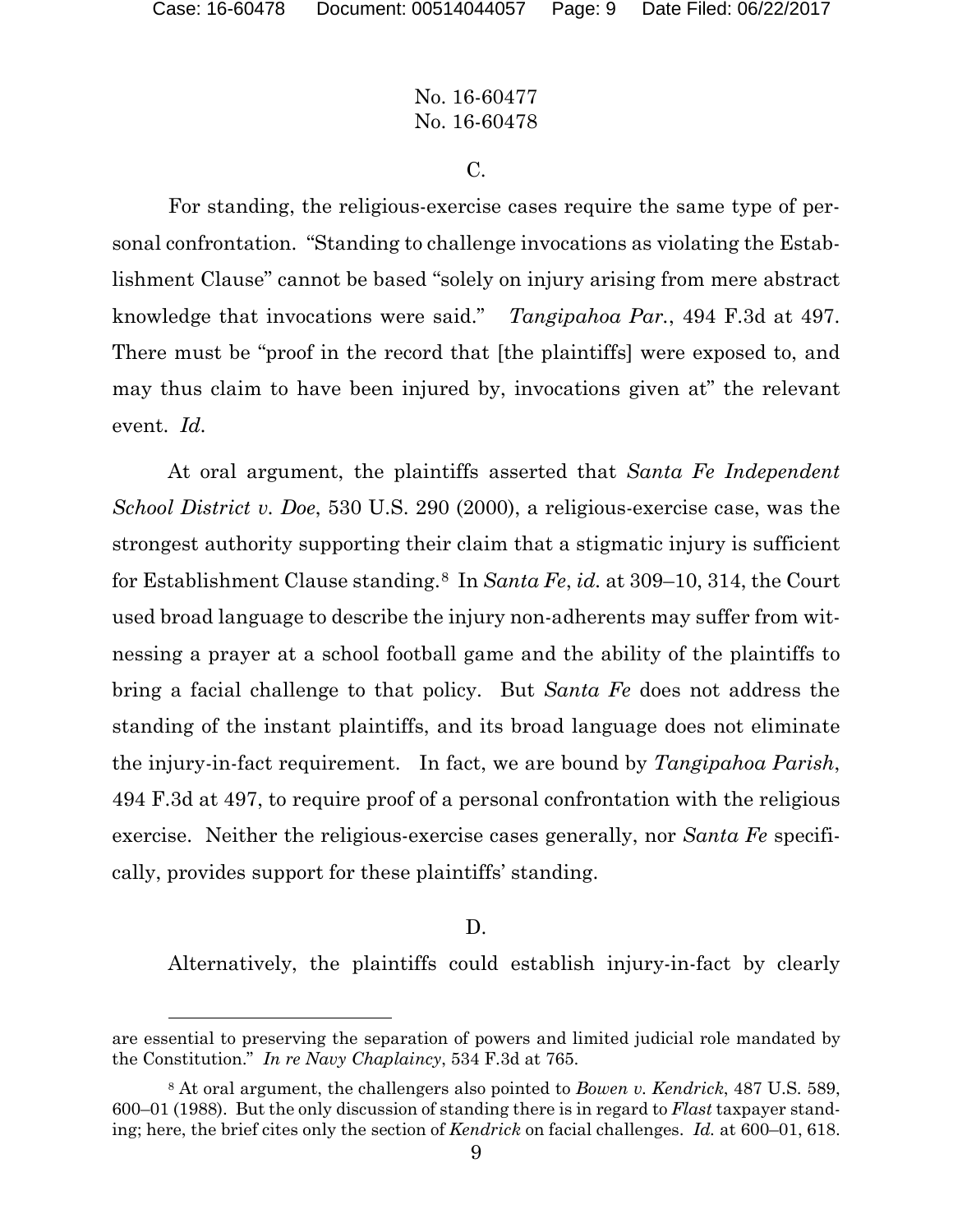showing they are injured by a legal effect of HB 1523. *See Littlefield*, 268 F.3d at 294 n.31. Instead, they rely solely on Section 2's alleged endorsement of specific beliefs. Standing is not available to just any resident of a jurisdiction to challenge a government message without a corresponding action about a particular belief outside the context of a religious display or exercise. *See In re Navy Chaplaincy*, 534 F.3d at 765.

In *Littlefield*, the plaintiffs challenged a public school district's uniform policy on, *inter alia*, Establishment Clause grounds. They contended that the policy's opt-out for those with religious objections to the dress code impermissibly "favor[ed] certain organized religions . . . ." *Littlefield*, 268 F.3d at 294 n.31. Their "direct exposure to the policy satisfie[d] the 'intangible injury' requirement to bring an Establishment Clause challenge." *Id.* Unlike the instant plaintiffs, the *Littlefield* plaintiffs were required to conform to the dress code unless they fit the criteria of the opt-out. But HB 1523 does nothing to compel the behavior of these plaintiffs; it only restricts the actions of state government officials.

The decisions in *Awad v. Zirax*, 670 F.3d 1111, 1120–24 (10th Cir. 2012), and *International Refugee Assistance Project v. Trump*, 857 F.3d 554, 583 (4th Cir. 2017), are similarly unavailing. The plaintiff in *Awad* had standing to challenge an amendment to the Oklahoma Constitution that forbade state courts from considering Sharia law. *Awad*, 670 F.3d at 1123–24. But he had alleged that the amendment would prevent the Oklahoma courts from probating his will. *Id.* at 1119. The plaintiff in *International Refugee* alleged that his wife, who had an approved visa application, was barred by an Executive Order from entering the United States, thus "prolong[ing] their separation." *Int'l Refugee*, 857 F.3d at 583. Those are the sort of concrete injuries-in-fact that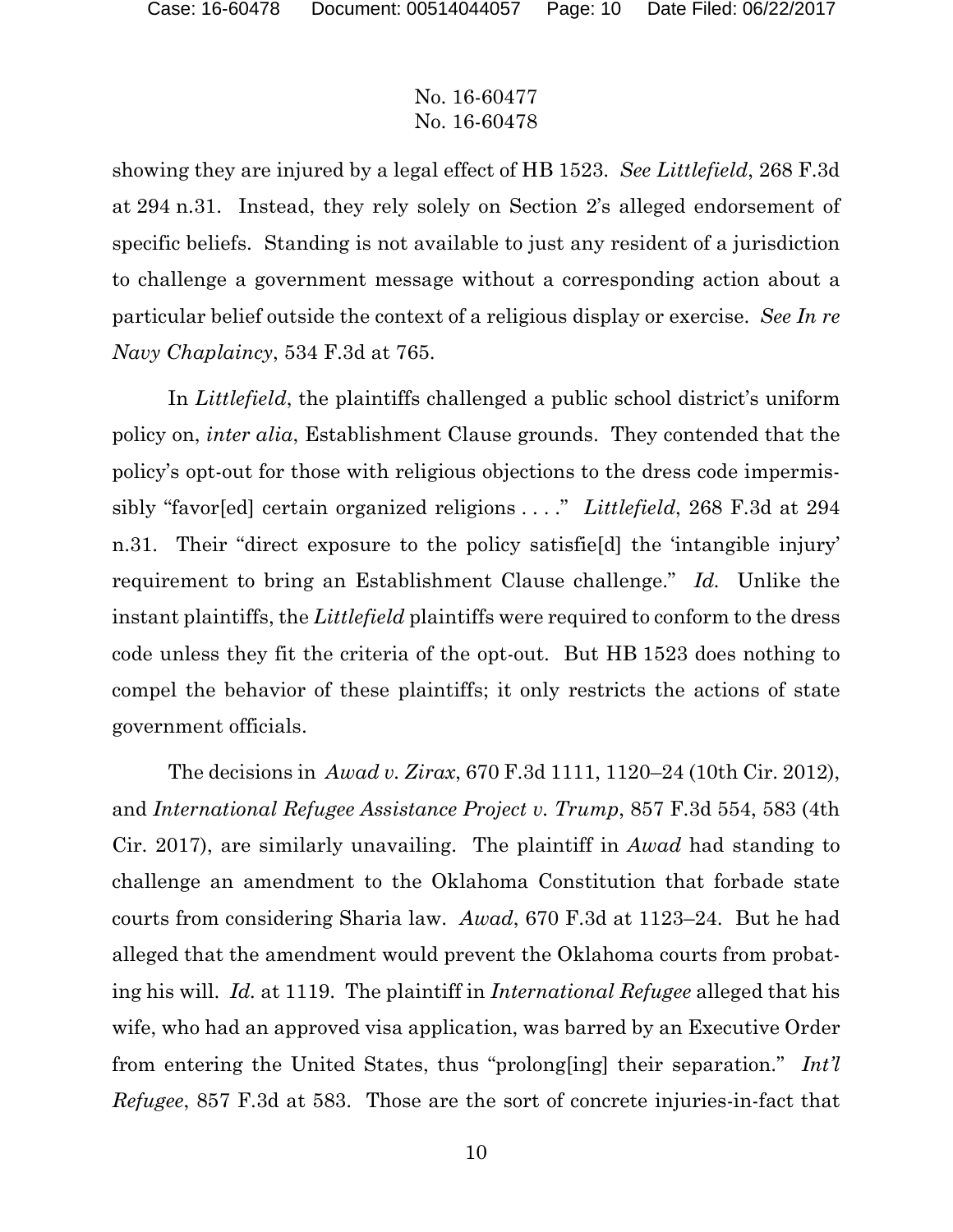## No. 16-60477 No. 16-60478

the plaintiffs have not alleged in this case.9

It is true that HB 1523 protects Section 2 beliefs by restricting the ability of state officials to take action against those who act in a Section 3 circumstance in accordance with those beliefs. But there is no evidence in the record of an injury-in-fact under this theory. The plaintiffs' affidavits only allege offense at the message Section 2 sends, and they confirmed at oral argument that they are relying on that purported stigmatic injury for standing. Because they have claimed no Establishment Clause injury from Section 3, we do not decide whether there could be standing on that basis. The plaintiffs have not clearly shown injury-in-fact.

### E.

The CSE plaintiffs also claim to have *taxpayer* standing under *Flast*. "[T]o establish taxpayer standing to challenge the constitutionality of a state statute on the basis of the Establishment Clause, a party must show that 'tax revenues are expended on the disputed practice.'"10 A plaintiff must make "the showing of a direct expenditure of income tax revenues on the allegedly unconstitutional program."11 *Flast* only permitted taxpayer standing to challenge programs enacted under the Taxing and Spending Clause that involved more

<sup>9</sup> The Ninth Circuit found standing for a group of Catholic San Francisco residents to challenge a non-binding resolution by the Board of Supervisors condemning their beliefs regarding adoption. *See Catholic League for Religious & Civil Rights v. City & Cty. of S.F.*, 624 F.3d 1043, 1052–53 (9th Cir. 2010) (en banc). But that case is distinguishable on its own terms as a "direct attack and disparagement of their religion" "[u]nlike" other standing cases in which the religious effects were ancillary. *Id.* at 1050 n.26. Because HB 1523 is not a specific condemnation of an identified religion challenged by its adherents, the standing analysis in *Catholic League* is inapposite.

<sup>10</sup> *Henderson v. Stalder*, 287 F.3d 374, 380–81 (5th Cir. 2002) (quoting *Doe v. Duncanville Indep. Sch. Dist.*, 70 F.3d 402, 408 (5th Cir. 1995)).

<sup>11</sup> *Id.* at 381 n.7 (citing *Flast*, 392 U.S. at 88).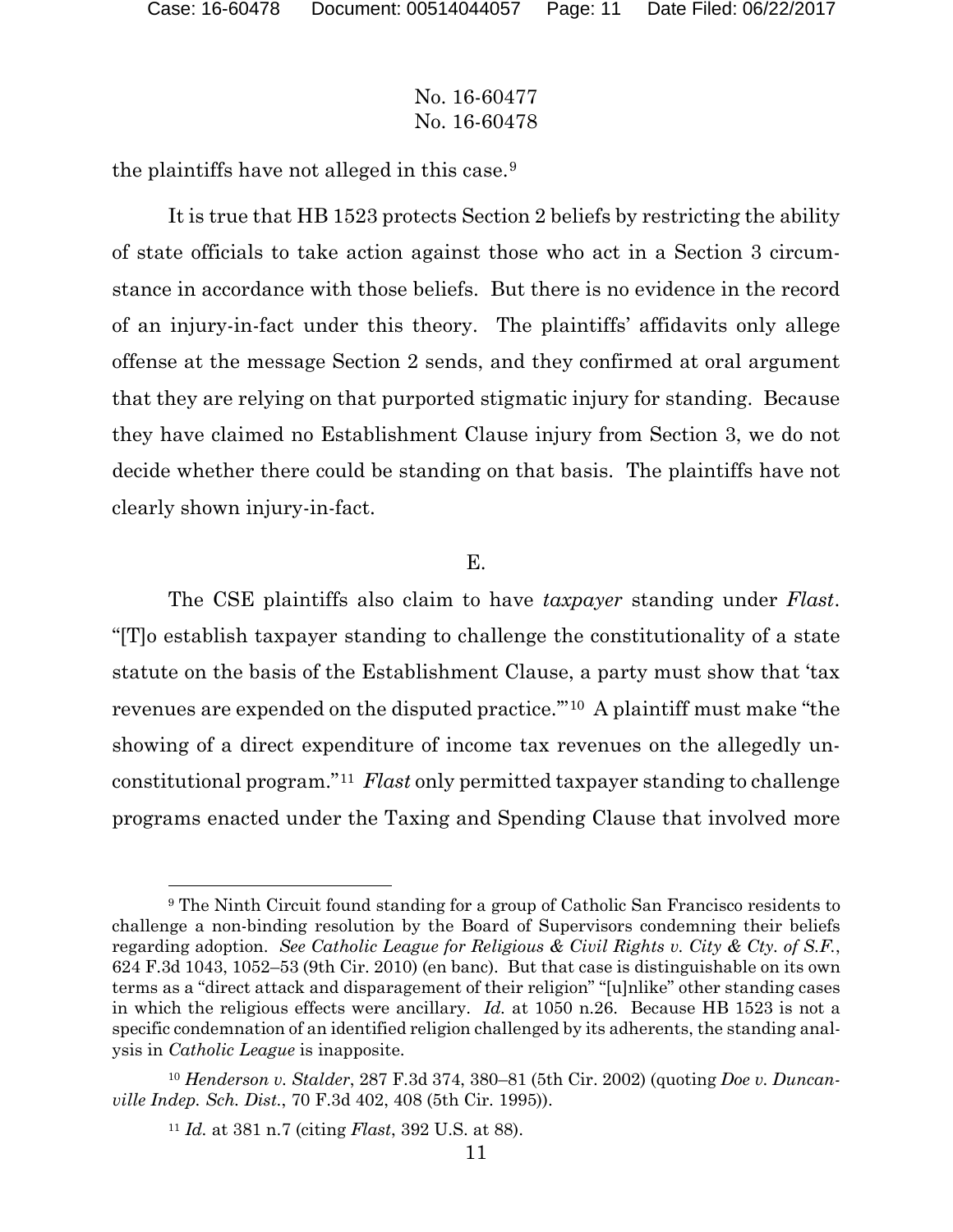than "an incidental expenditure of tax funds in the administration of an essentially regulatory statute." *See Flast*, 392 U.S. at 102. The Court considered that test consistent with its test for state taxpayer standing on federal questions.12 The applicability of *Flast* to state taxpayers' federal constitutional claims was affirmed in *Arizona Christian School Tuition Organization v. Winn*, 563 U.S. 125, 138 (2011).13

HB 1523 does not fall within *Flast*'s "'narrow exception' to 'the general rule against taxpayer standing.'"14 The only spending HB 1523 authorizes is compensatory damages and attorneys' fees against state officials who engage in prohibited discriminatory conduct. Those hypothetical expenditures that may arise from lawsuits against state officials are "incidental" to the overall statutory scheme. *See Flast*, 392 U.S. at 102. The expenditures do not resemble the kind of direct spending program that, if enacted by Congress, would be based on the taxing and spending power. The plaintiffs do not have taxpayer standing to challenge HB 1523.

### IV.

## A.

The Barber plaintiffs claim standing under the Equal Protection Clause. The three elements of Article III standing are the same under any clause of the Constitution, but the analysis "often turns on the nature and source of the

 $\overline{a}$ 

<sup>12</sup> *Flast*, 392 U.S. at 102 (citing *Doremus v. Bd. of Educ.*, 342 U.S. 429, 434–35 (1952)). In *Doremus*, 342 U.S. at 434–35, the Court held that there was no taxpayer standing under the Establishment Clause to challenge a state statute requiring daily readings from the Old Testament in public schools because it was "not a direct dollars-and-cents injury."

<sup>13</sup> The Court in *Arizona Christian*, 563 U.S. at 142–43, applied *Flast* in holding that a tax credit that benefited religious schools was not a state expenditure, so the taxpayers did not have standing to challenge it under the Establishment Clause.

<sup>14</sup> *Id.* at 138 (quoting *Kendrick*, 487 U.S. at 618).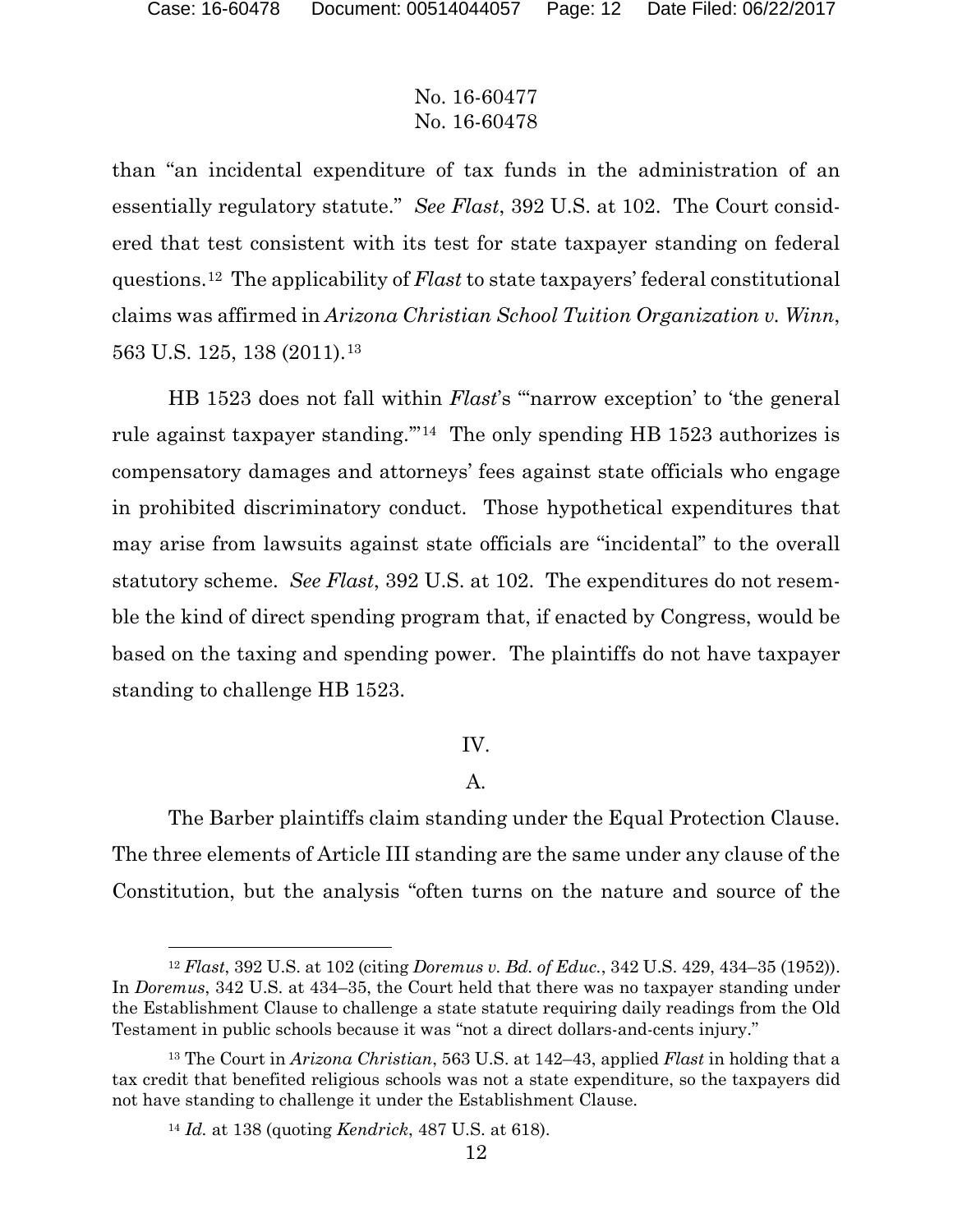## No. 16-60477 No. 16-60478

claim asserted." *Moore v. Bryant*, 853 F.3d 245, 250 (5th Cir. 2017). The "Equal Protection and Establishment Clause cases call for different injury-infact analyses" because "the injuries protected against under the Clauses are different." *Id.* "[E]xposure to a discriminatory message, without a corresponding denial of equal treatment, is insufficient to plead injury in an equal protection case." *Id.*

*In Moore*, we rejected a claim that the inclusion of the Confederate battle flag on the Mississippi state flag conferred standing under the Equal Protection Clause, reasoning that the plaintiff had not alleged any unequal treatment. *Id.* at 248. "[W]hen plaintiffs ground their equal protection injuries in stigmatic harm, they only have standing if they also allege discriminatory treatment." *Id.* at 251 (citing *Allen v. Wright*, 468 U.S. 737, 755 (1984)). This allegation is required regardless of how "personally and deeply [the plaintiffs] feel[ ] the impact of" the state's message. *Id.* 15

 Future injuries can provide the basis for standing, but they "must be *certainly impending* to constitute injury in fact," and "'[a]llegations of *possible* future injury' are not sufficient." *Clapper v. Amnesty Int'l USA*, 133 S. Ct. 1138, 1147 (2013) (quoting another source). An injury that is based on a "speculative chain of possibilities" does not confer Article III standing. *Id.* at 1150; *see also Allen*, 468 U.S. at 756–59. Such allegations also must be contained in the record. *See, e.g.*, *Tangipahoa Par.*, 494 F.3d at 499.

The Barber plaintiffs claim that their stigmatic injury arises from the

<sup>15</sup> The recent decision in *Sessions v. Morales-Santana*, No. 15-1191, 2017 U.S. LEXIS 3724 (U.S. June 12, 2017), does not alter this requirement. Morales-Santana raised an allegation of disparate treatment regarding the legal ability of his father "to pass citizenship to his son . . . ." *Id.* at \*3. Third-party standing enabled him to bring that claim on his father's behalf as a means of avoiding removal. *Id.* at \*15–16.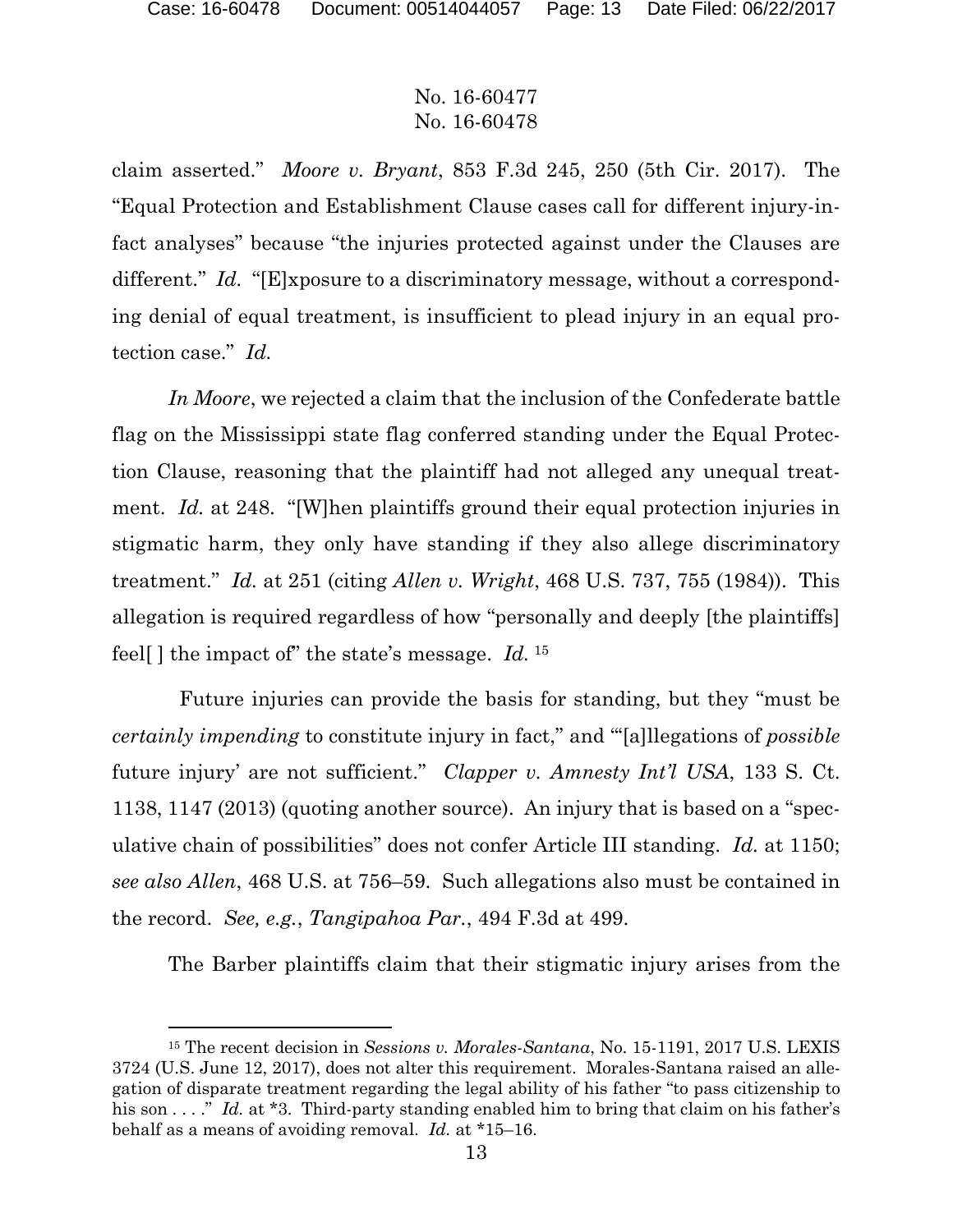statute's "bestowing legal privileges and immunities on those who would discriminate against members of the targeted groups . . . ." But their affidavits only claim offense at the "clear message" of disapproval that is being sent by the state. In *Moore*, 853 F.3d at 251, this court has already foreclosed that argument for Equal Protection Clause standing. The affidavits contain no statement that any of the plaintiffs plans to engage in a course of conduct in Mississippi that is identified in Section 3.

Plaintiff Rennick Taylor comes the closest by stating his intention to marry, but that alone is insufficient. He does not allege that he was seeking wedding-related services from a business that would deny him or that he was seeking a marriage license or solemnization from a clerk or judge who would refuse to be involved in such a ceremony, or even that he intended to get married in Mississippi. Without more, we are left to speculate as to the injuries he and the other plaintiffs might suffer. That we cannot do. *See Clapper*, 133 S. Ct. at 1147. On this record, the plaintiffs are in no better position to claim Equal Protection standing than was the plaintiff in *Moore*.

### B.

 The Barber plaintiffs assert that some of the individual plaintiffs have Equal Protection standing because they live in a jurisdiction, or work for a state university, that has an anti-discrimination policy that is preempted by HB 1523 to the extent the relevant action is covered by Sections 2 and 3. The cities of Jackson, Hattiesburg, and Oxford and the University of Southern Mississippi have such policies.

The Barber challengers analogize the partial preemption of the local anti-discrimination policies to the Colorado constitutional amendment struck down on equal-protection grounds in *Romer v. Evans*, 517 U.S. 620, 623–24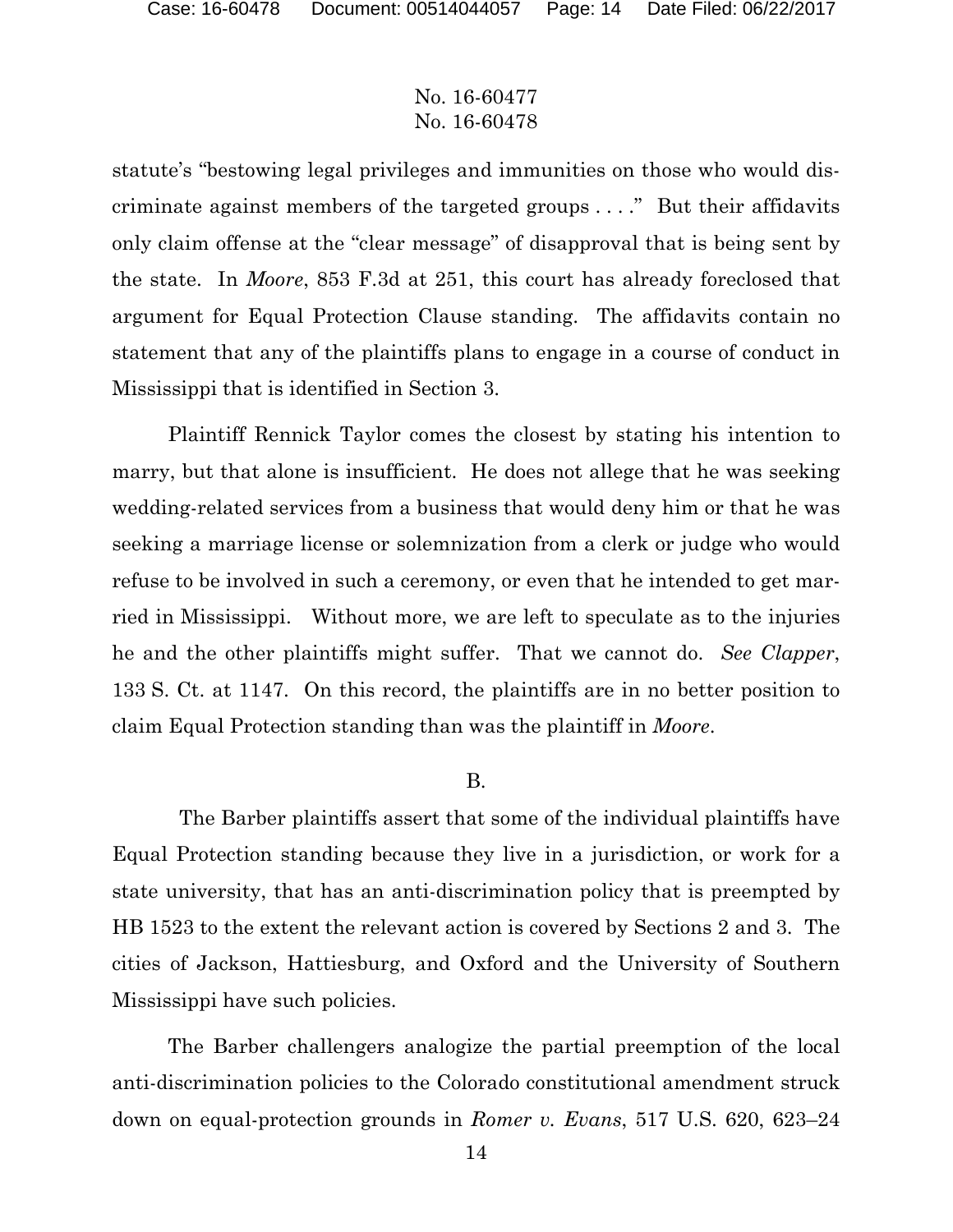## No. 16-60477 No. 16-60478

(1996). That amendment "prohibit[ed] all legislative, executive, or judicial action at any level of state or local government designed to protect" individuals on the basis of sexual orientation. *Id.* at 624. The Court held this violated the Equal Protection Clause because "[i]t identifies persons by a single trait and then denies them protection across the board." *Id.* at 633. HB 1523 is similar to the Colorado amendment in that it restricts the availability of antidiscrimination remedies, but it does so only in a defined set of circumstances.

The Court did not address standing in *Evans*, and we are not bound to find standing in a similar circumstance in the absence of such a holding. *See Tangipahoa Par.*, 494 F.3d at 498. Even assuming there was standing in *Evans*, its reasoning does not extend to HB 1523, because its limited scope does not provide the same certainty that any member of an affected group will suffer an injury. HB 1523 preempts the local anti-discrimination policies only in the circumstances enumerated in Section 3. At a minimum, the challengers would have to allege plans to engage in Section 3-related conduct in Mississippi for which they would be subject to a denial of service and would be stripped of a preexisting remedy for that denial.16 The failure of the Barber plaintiffs to assert anything more than a general stigmatic injury dooms their claim to standing under this theory as well.

### V.

"The exercise of judicial power, which can so profoundly affect the lives, liberty, and property of those to whom it extends, is . . . restricted to litigants who can show 'injury in fact' resulting from the action which they seek to have the court adjudicate." *Valley Forge*, 454 U.S. at 473. Under this current record,

<sup>16</sup> We do not speculate on whether, even with those allegations, the injury would be too attenuated to satisfy the standing requirements. *See Amnesty Int'l*, 133 S. Ct. at 1150.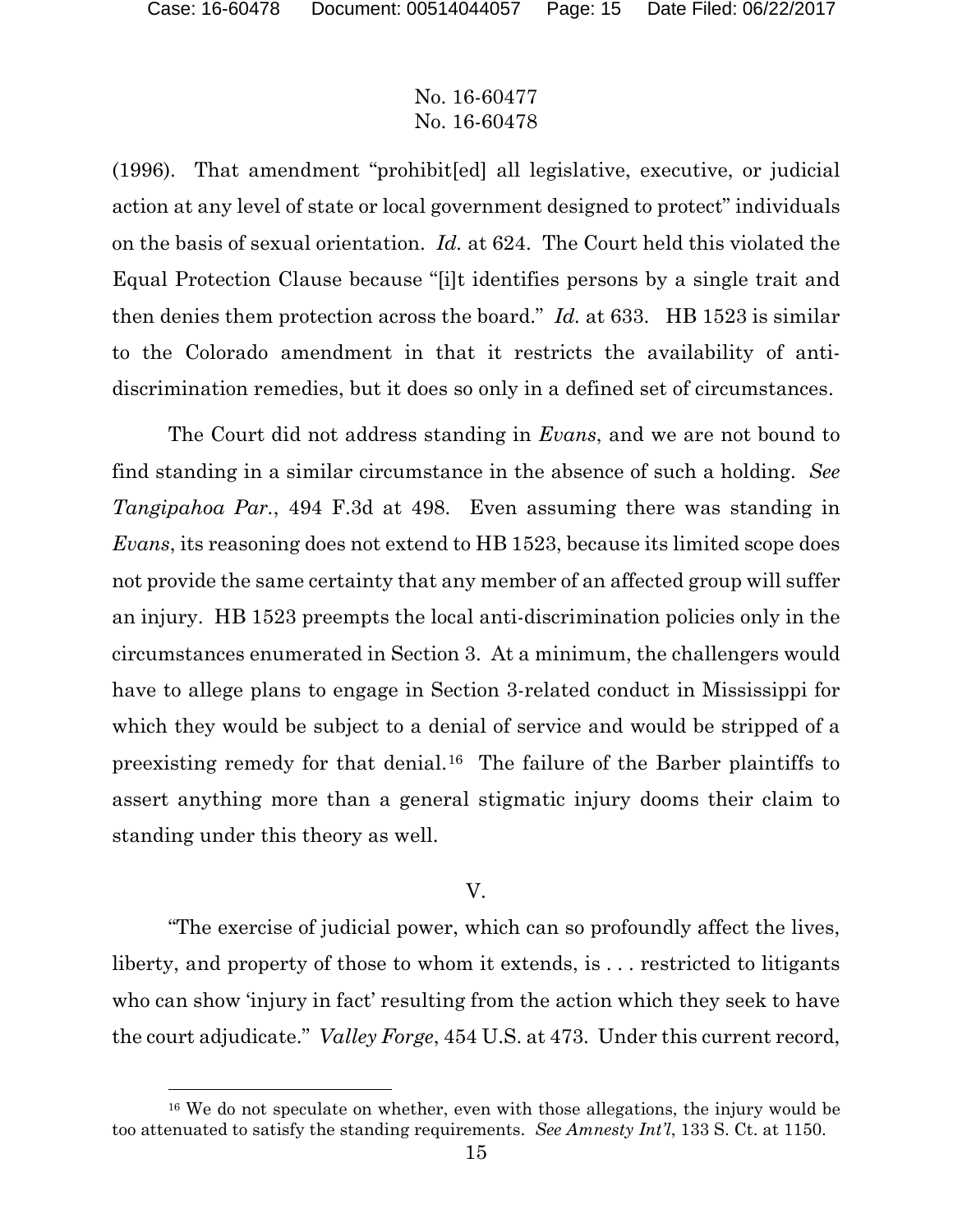the plaintiffs have not shown an injury-in-fact caused by HB 1523 that would empower the district court or this court to rule on its constitutionality. We do not foreclose the possibility that a future plaintiff may be able to show clear injury-in-fact that satisfies the "irreducible constitutional minimum of standing," *Defenders of Wildlife,* 504 U.S. at 560, but the federal courts must withhold judgment unless and until that plaintiff comes forward.

The preliminary injunction is REVERSED, and a judgment of dismissal for want of jurisdiction is RENDERED.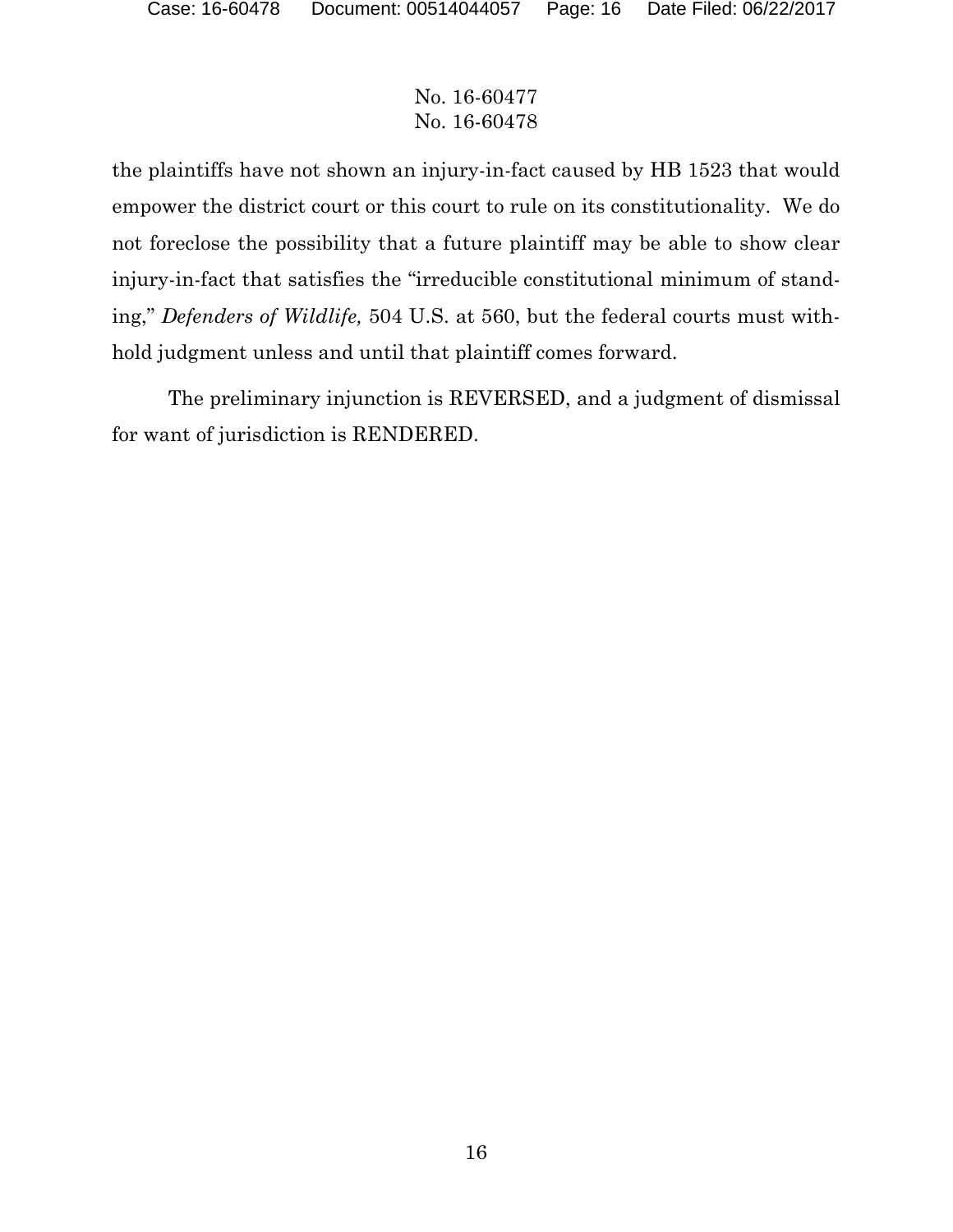**UNITED STATES COURT OF APPEALS FOR THE FIFTH CIRCUIT** Case: 16-60478 Document: 00514044086 Page: 1 Date Filed: 06/22/2017

### **BILL OF COSTS**

#### **NOTE: The Bill of Costs is due in this office** *within 14 days from the date of the opinion, See* FED. R. APP. P. &  $5^{th}$  CIR. R. 39. Untimely bills of costs must be **accompanied by a separate motion to file out of time, which the court may deny.**

|                                                                            |                      |                       |                |                   | No.                                                    |                        |                |                   |
|----------------------------------------------------------------------------|----------------------|-----------------------|----------------|-------------------|--------------------------------------------------------|------------------------|----------------|-------------------|
| The Clerk is requested to tax the following costs against:                 |                      |                       |                |                   |                                                        |                        |                |                   |
| <b>COSTS TAXABLE UNDER</b><br>Fed. R. App. P. & 5 <sup>th</sup> Cir. R. 39 | <b>REQUESTED</b>     |                       |                |                   | <b>ALLOWED</b><br>(If different from amount requested) |                        |                |                   |
|                                                                            | <b>No. of Copies</b> | <b>Pages Per Copy</b> | Cost per Page* | <b>Total Cost</b> | No. of<br><b>Dooumonts</b>                             | Pages per<br>Dogumont. | Cost per Page* | <b>Total Cost</b> |

|                                    |                                                                                                                                                                                                                                                                                                                   |  |  |              |  | <b>Documents</b> | <b>Document</b>                     |                     |  |  |
|------------------------------------|-------------------------------------------------------------------------------------------------------------------------------------------------------------------------------------------------------------------------------------------------------------------------------------------------------------------|--|--|--------------|--|------------------|-------------------------------------|---------------------|--|--|
|                                    | <b>Docket Fee (\$500.00)</b>                                                                                                                                                                                                                                                                                      |  |  |              |  |                  |                                     |                     |  |  |
|                                    | <b>Appendix or Record Excerpts</b>                                                                                                                                                                                                                                                                                |  |  |              |  |                  |                                     |                     |  |  |
|                                    | <b>Appellant's Brief</b>                                                                                                                                                                                                                                                                                          |  |  |              |  |                  |                                     |                     |  |  |
| <b>Appellee's Brief</b>            |                                                                                                                                                                                                                                                                                                                   |  |  |              |  |                  |                                     |                     |  |  |
|                                    | <b>Appellant's Reply Brief</b>                                                                                                                                                                                                                                                                                    |  |  |              |  |                  |                                     |                     |  |  |
| Other:                             |                                                                                                                                                                                                                                                                                                                   |  |  |              |  |                  |                                     |                     |  |  |
|                                    |                                                                                                                                                                                                                                                                                                                   |  |  | Total \$     |  |                  | Costs are taxed in the amount of \$ |                     |  |  |
|                                    |                                                                                                                                                                                                                                                                                                                   |  |  |              |  |                  |                                     |                     |  |  |
|                                    |                                                                                                                                                                                                                                                                                                                   |  |  |              |  |                  | LYLE W.CAYCE, CLERK                 |                     |  |  |
| State of                           |                                                                                                                                                                                                                                                                                                                   |  |  |              |  |                  |                                     |                     |  |  |
|                                    |                                                                                                                                                                                                                                                                                                                   |  |  |              |  |                  |                                     | <b>Deputy Clerk</b> |  |  |
|                                    | o hereby swear under penalty of perjury that the services for which fees have been charged were, which fees have been charged were<br>incurred in this action and that the services for which fees have been charged were actually and necessarily performed. A copy of this Bill of Costs was this day mailed to |  |  |              |  |                  |                                     |                     |  |  |
|                                    |                                                                                                                                                                                                                                                                                                                   |  |  |              |  |                  |                                     |                     |  |  |
| *SEE REVERSE SIDE FOR RULES        |                                                                                                                                                                                                                                                                                                                   |  |  | (Signature)  |  |                  |                                     |                     |  |  |
| <b>GOVERNING TAXATION OF COSTS</b> |                                                                                                                                                                                                                                                                                                                   |  |  | Attorney for |  |                  |                                     |                     |  |  |

Print Form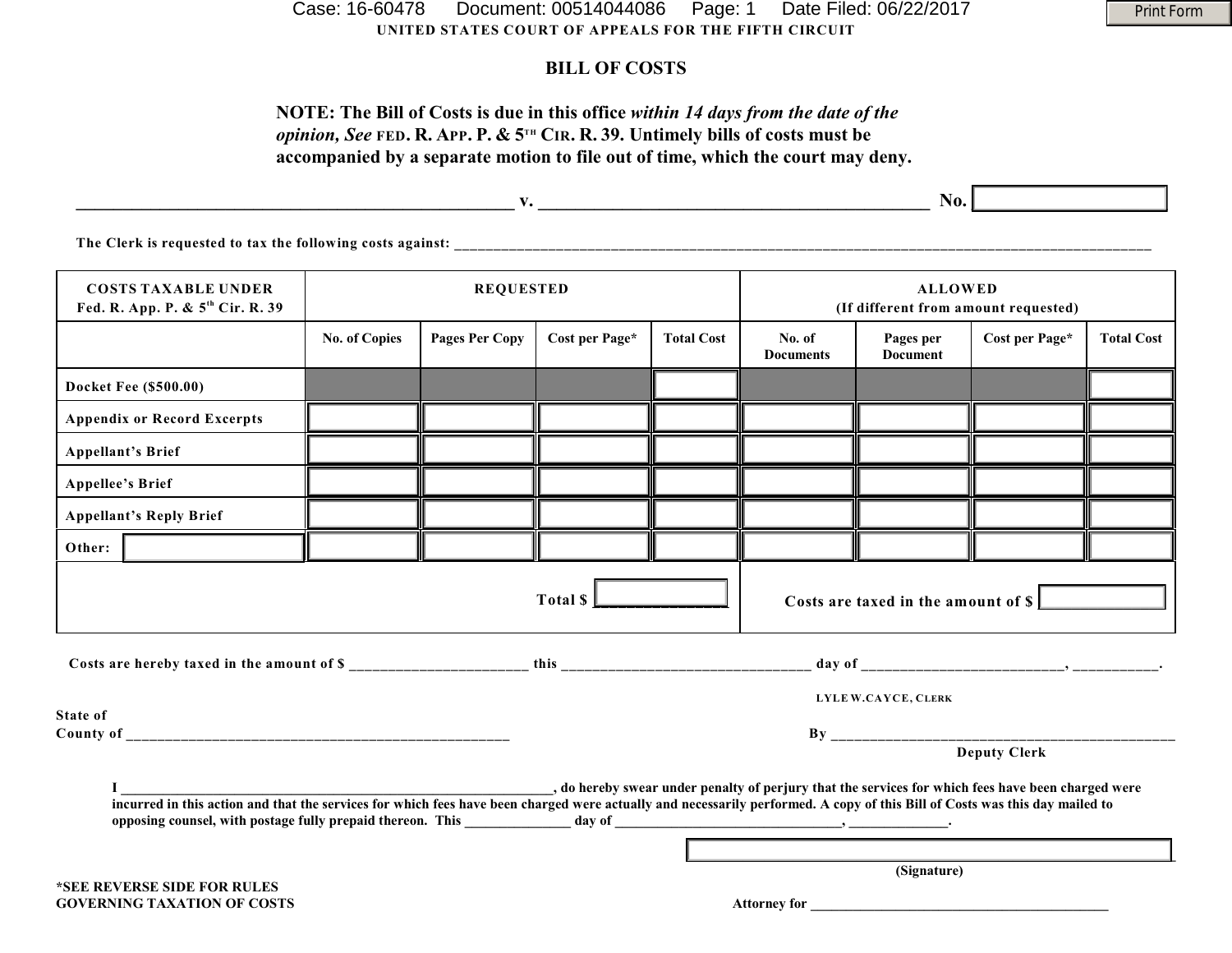#### Case: 16-60478 Document: 00514044086 Page: 2 Date Filed: 06/22/2017

#### *FIFTH CIRCUIT RULE 39*

*39.1 Taxable Rates. The cost of reproducing necessary copies of the brief, appendices, or record excerpts shall be taxed at a rate not higher than \$0.15 per page, including cover,* index, and internal pages, for any for of reproduction costs. The cost of the binding required by  $5^{10}$  CIR, R, 32.2.3that mandates that briefs must lie reasonably flat when open shall *be a taxable cost but not limited to the foregoing rate. This rate is intended to approximate the current cost of the most economical acceptable method of reproduction generally available; and the clerk shall, at reasonable intervals, examine and review it to reflect current rates. Taxable costs will be authorized for up to 15 copies for a brief and 10 copies of an appendix or record excerpts, unless the clerk gives advance approval for additional copies.*

*39.2 Nonrecovery of Mailing and Commercial Delivery Service Costs. Mailing and commercial delivery fees incurred in transmitting briefs are not recoverable as taxable costs.*

39.3 Time for Filing Bills of Costs. The clerk must receive bills of costs and any objections within the times set forth in FED. R. APP. P. 39(D). See 5<sup>TH</sup> CIR. R. 26.1.

#### **FED. R. APP. P. 39. COSTS**

**(a)** *Against Whom Assessed.* The following rules apply unless the law provides or the court orders otherwise;

- (1) if an appeal is dismissed, costs are taxed against the appellant, unless the parties agree otherwise;
- (2) if a judgment is affirmed, costs are taxed against the appellant;
- (3) if a judgment is reversed, costs are taxed against the appellee;
- (4) if a judgment is affirmed in part, reversed in part, modified, or vacated, costs are taxed only as the court orders.

**(b)** *Costs For and Against the United States.* Costs for or against the United States, its agency or officer will be assessed under Rule 39(a) only if authorized by law.

**©)** *Costs of Copies* Each court of appeals must, by local rule, fix the maximum rate for taxing the cost of producing necessary copies of a brief or appendix, or copies of records authorized by rule 30(f). The rate must not exceed that generally charged for such work in the area where the clerk's office is located and should encourage economical methods of copying.

#### **(d)** *Bill of costs: Objections; Insertion in Mandate.*

(1) A party who wants costs taxed must – within 14 days after entry of judgment – file with the circuit clerk, with proof of service, an itemized and verified bill of costs.

(2) Objections must be filed within 14 days after service of the bill of costs, unless the court extends the time.

(3) The clerk must prepare and certify an itemized statement of costs for insertion in the mandate, but issuance of the mandate must not be delayed for taxing costs. If the mandate issues before costs are finally determined, the district clerk must – upon the circuit clerk's request – add the statement of costs, or any amendment of it, to the mandate.

**(e)** *Costs of Appeal Taxable in the District Court.* The following costs on appeal are taxable in the district court for the benefit of the party entitled to costs under this rule:

(1) the preparation and transmission of the record;

- (2) the reporter's transcript, if needed to determine the appeal;
- (3) premiums paid for a supersedeas bond or other bond to preserve rights pending appeal; and

(4) the fee for filing the notice of appeal.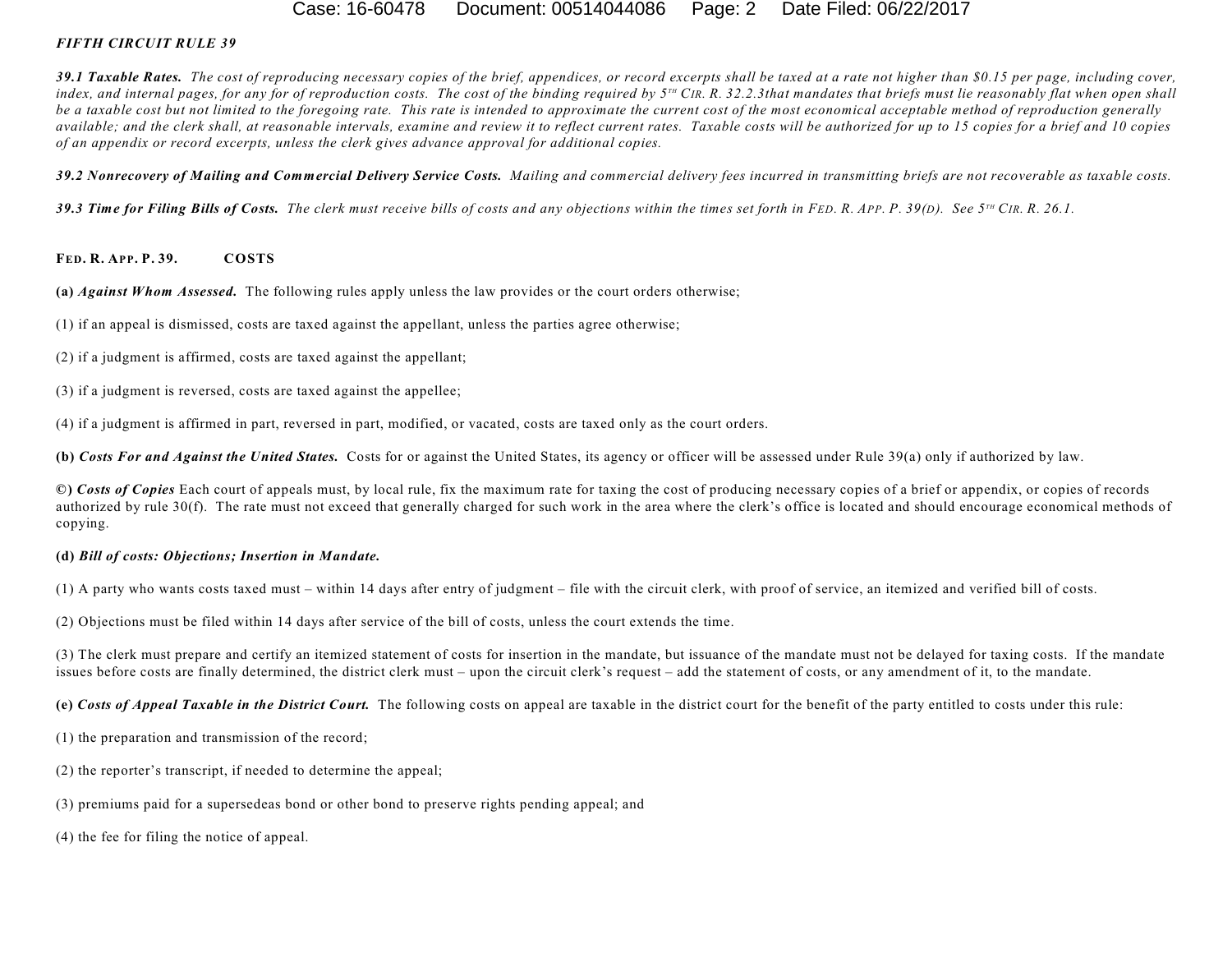# *United States Court of Appeals*

**FIFTH CIRCUIT OFFICE OF THE CLERK**

**LYLE W. CAYCE CLERK**

**TEL. 504-310-7700 600 S. MAESTRI PLACE NEW ORLEANS, LA 70130**

June 22, 2017

MEMORANDUM TO COUNSEL OR PARTIES LISTED BELOW

Regarding: Fifth Circuit Statement on Petitions for Rehearing or Rehearing En Banc

No. 16-60477 Rims Barber, et al v. Phil Bryant 16-60478 Campaign for S. Equality V Bryant USDC No. 3:16-CV-417 USDC No. 3:16-CV-442

---------------------------------------------------

Enclosed is a copy of the court's decision. The court has entered judgment under FED R. APP. P. 36. (However, the opinion may yet contain typographical or printing errors which are subject to correction.)

FED R. APP. P. 39 through 41, and 5TH Cir. R.s 35, 39, and 41 govern costs, rehearings, and mandates. **5TH Cir. R.s 35 and 40 require you to attach to your petition for panel rehearing or rehearing en banc an unmarked copy of the court's opinion or order.** Please read carefully the Internal Operating Procedures (IOP's) following FED R. APP. P. 40 and 5TH CIR. R. 35 for a discussion of when a rehearing may be appropriate, the legal standards applied and sanctions which may be imposed if you make a nonmeritorious petition for rehearing en banc.

Direct Criminal Appeals. 5<sup>TH</sup> CIR. R. 41 provides that a motion for a stay of mandate under FED R. APP. P. 41 will not be granted simply upon request. The petition must set forth good cause for a stay or clearly demonstrate that a substantial question will be presented to the Supreme Court. Otherwise, this court may deny the motion and issue the mandate immediately.

Pro Se Cases. If you were unsuccessful in the district court and/or on appeal, and are considering filing a petition for certiorari in the United States Supreme Court, you do not need to file a motion for stay of mandate under FED R. APP. P. 41. The issuance of the mandate does not affect the time, or your right, to file with the Supreme Court.

Court Appointed Counsel. Court appointed counsel is responsible for filing petition(s) for rehearing(s) (panel and/or en banc) and writ(s) of certiorari to the U.S. Supreme Court, unless relieved of your obligation by court order. If it is your intention to file a motion to withdraw as counsel, you should notify your client promptly, **and advise them of the time limits for filing for rehearing and certiorari**. Additionally, you MUST confirm that